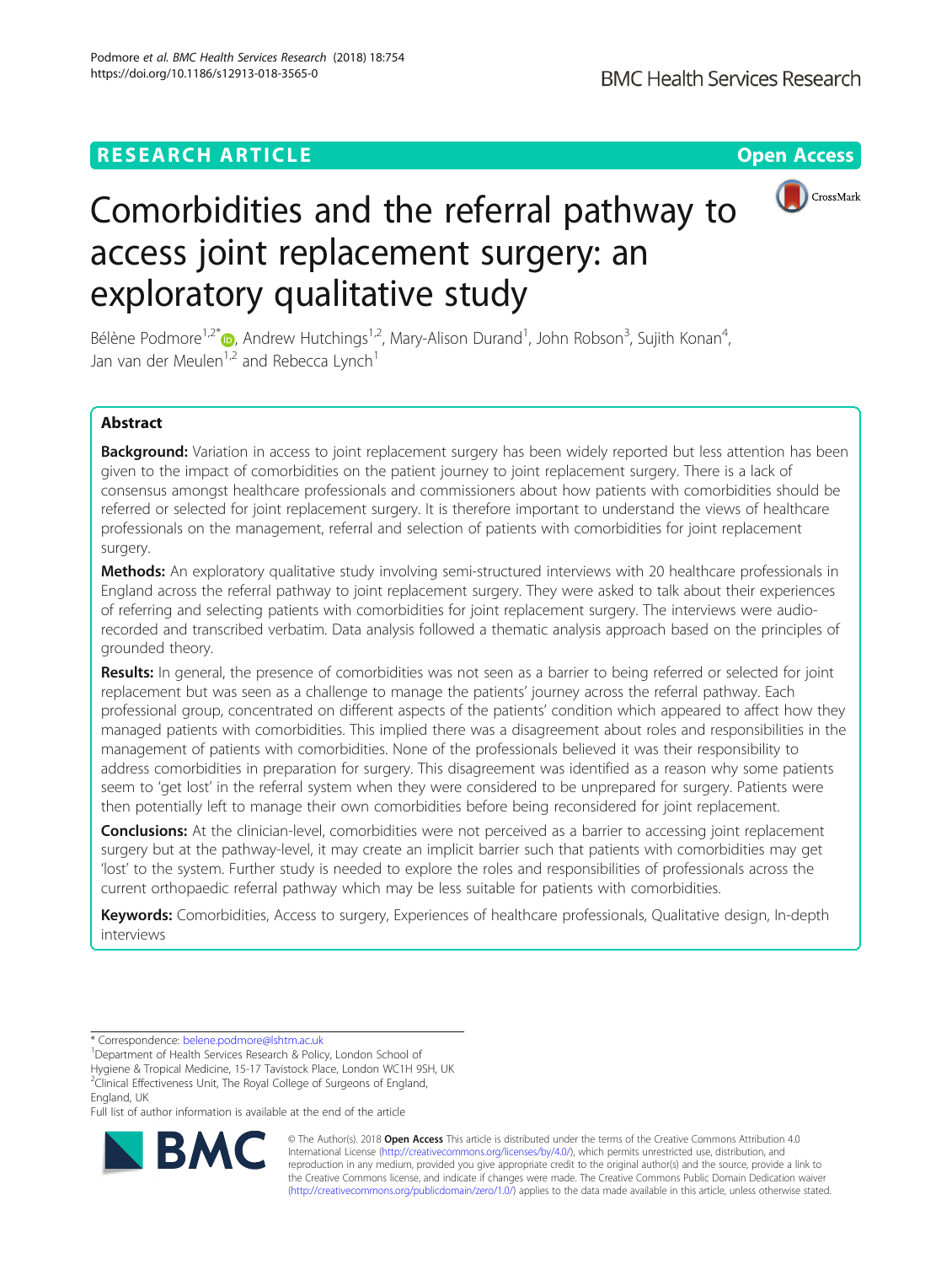# Background

Hip and knee joint replacements are two of the most common and effective interventions in the UK [\[1\]](#page-7-0). Many patients undergoing joint replacement surgery have at least one comorbid condition (a condition that is present in addition to the joint problem but is an unrelated condition) [\[2](#page-7-0)]. As the prevalence of people living with comorbidities increases with age, it is expected that an increasing number of patients with comorbidities will be undergoing hip and knee replacement [[3](#page-7-0)].

In the English National Health Service (NHS), the referral pathway to joint replacement surgery connects primary care, intermediate services and specialist orthopaedic surgeons in secondary care. General practitioners (GPs) are the gatekeepers to secondary care, assessing the patient first in primary care and referring them on to the most appropriate orthopaedic service in secondary care. In certain areas of the country GPs refer patients to intermediate musculoskeletal assessment centres run by physiotherapists or GPs. Introduced in 2006 to reduce waiting times for specialist care, they act as a one-stop-shop for distinguishing patients into those who can benefit from local community services (e.g. physiotherapy, diabetes clinic) and those who need immediate referral to an orthopaedic surgeon [[4\]](#page-7-0). These centres are located in either community or secondary care. In areas without such centres, this triage is undertaken by the surgeons in secondary care.

Evidence suggests that there is wide variation in access to joint replacement surgery in the UK  $[5-8]$  $[5-8]$  $[5-8]$  which can be partly linked to a lack of consensus about the impact of comorbidities on the risk and benefits of replacement surgery [\[9](#page-7-0), [10\]](#page-7-0). For example, two studies found that the presence of comorbidities was a reason for some health care professionals to avoid a recommendation for surgery [\[11,](#page-7-0) [12\]](#page-7-0). Studies have also found that different groups of healthcare professionals do not have the same views on who should have joint replacement surgery [\[5](#page-7-0)].

In addition, there is also lack of consensus at the commissioning level with some regional commissioners of joint replacement services having sought to limit access to surgery by imposing minimum thresholds for severity of preoperative function [[13](#page-7-0)] and pain [[14\]](#page-7-0) and the requirement that a patient's the body mass index is lower than 30 kg/m<sup>2</sup> [\[15\]](#page-7-0). There is also disagreement about the impact of comorbidities on suitability for joint replacement. However, there is no evidence to support these arbitrary thresholds [[16\]](#page-7-0) and the National Institute for Health and Clinical Excellence (NICE), the health authority that develops clinical guidance and quality standards for the NHS in England and Wales, recommends that patient-level factors, including comorbidities, should not preclude patients from being referred to secondary care for joint replacement surgery [\[17](#page-7-0)].

Given this lack of consensus, there is a need to get a better understanding of the referral pathway for patients with comorbidities who are candidates for joint replacement surgery and whether their comorbidities has an impact on the care they receive. Coordination between care providers is essential to delivering good quality care for patients with different chronic diseases [[18](#page-7-0)]. Patients with chronic diseases have reported continuity of care as being important when moving across providers and to give them confidence to express their needs to clinicians [[19,](#page-7-0) [20\]](#page-7-0). Studies have also found that low continuity of care is associated with higher rates of adverse outcomes for patients with multiple chronic diseases [\[21](#page-7-0), [22](#page-7-0)]. As such it is important to understand the patient journey for patients with comorbidities towards joint replacement surgery.

This exploratory qualitative study investigated the views of GPs, intermediate care professionals, and orthopaedic surgeons on the management, referral and selection of patients with comorbidities for joint replacement surgery.

# Methods

# Sampling strategy

The participants were purposively sampled [[23](#page-7-0)] and included orthopaedic surgeons, GPs and professionals working in intermediate musculoskeletal assessment centres all professionals who are playing a significant role in either referring or selecting patients for joint replacement surgery in the NHS.

There was an endeavour to include both men and women with a range of years of experience. Orthopaedic surgeons were selected from a list of all orthopaedic surgeons specialising in hip or knee replacements in the NIHR CLAHRC North Thames (North Central and East London, Essex and Hertfordshire) area. Consultant orthopaedic surgeons (senior surgeons who have completed all their specialist training) were contacted via email. GPs were recruited through the local teaching networks using snowballing techniques from a sample of GP practices across the NIHR CLAHRC North Thames area. Intermediate care professionals were recruited, using snowballing techniques, from intermediate services used by GPs and surgeons who had been interviewed.

# Data collection

A semi-structured interview guide was developed and modified slightly for the different roles that the different professionals might have in managing, referring and selecting patients with comorbidities for joint replacement surgery (see Additional file [1\)](#page-6-0). The interview topic guide was developed in consultation with a GP and an orthopaedic surgeon and informed by a scoping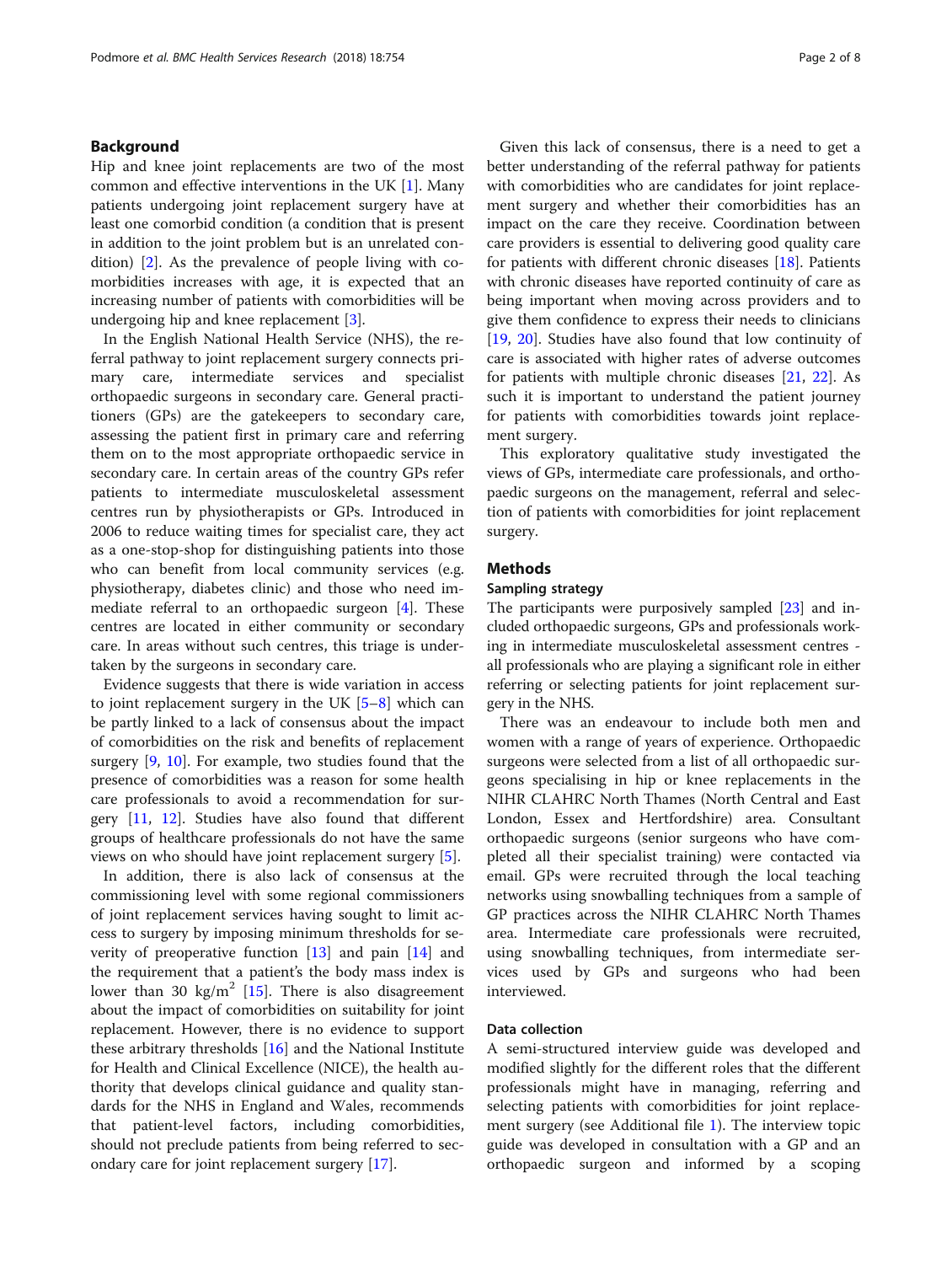literature review on the barriers to accessing joint replacement surgery. The topics included the referral process, how decisions are made to refer or select patient, whether or not and how comorbidities influence clinical decision-making and how these comorbidities affect the patient journey through the orthopaedic referral pathway.

Interviews were conducted by BP and took place face-to-face at the professional's workplace except for six interviews which were conducted by telephone for the convenience of busy interviewees. Interviews were conducted until no new themes emerged across all professional groups [[24](#page-7-0)]. Interviews were recorded and transcribed verbatim.

# Analysis

Inductive and deductive approaches to data analysis based on the principles of grounded theory were used in order to derive the themes from the responses given by the professionals [[25\]](#page-7-0). The aim was not to generate a theory or a framework. Interview transcripts were initially open-coded to derive broader concepts and to identify major themes based initially on the interview topic guide (deductive coding). Further thematic codes were then drafted inductively and revised regularly through the entire process of analysis through discussion with the members of the research team (BP, RL, MLD, AH and JvdM). This continuous discussion increased coding reliability. The constant comparative method [[26](#page-7-0)] was also used throughout to highlight similarities and differences between healthcare professionals [\[27\]](#page-7-0). All data was managed and coded using the qualitative data software program NVIVO. In addition, a first draft of the results section was reviewed by the clinical members of the research team (SK, an orthopaedic surgeon and JR, a GP) and their comments were incorporated.

# Ethical considerations

This study forms part of a larger project investigating the access to and outcomes of hip and knee replacement surgery for patients with different comorbidities. This study received approval from the Health Research Authority NHS Research Ethics Committee (Reference: 16/ WA/0241). The participants all signed informed consent and all transcripts and recordings were anonymised.

# Participants

The total sample of this study comprised of 20 English healthcare professionals. This included eight orthopaedic surgeons, seven GPs, and five intermediate care professionals (ICP). Intermediate care professionals were predominantly physiotherapists by training but a small number were also GPs. 13 were men and they had on average been working in their current role for 7 years (range 2–36).

# Results

Regarding the importance of understanding the journey along the referral pathway towards joint replacement surgery for patients with comorbidities, the majority of the professionals reported that the system needed to be improved to better manage patients with comorbidities across the system. As one intermediate care professional explained:

"…it's a hole in the NHS provision, if they could get better at stopping patients with long-term conditions crashing and burning, if they could commission something that would help support them so they stayed on a good functional level, all our jobs would be easier" (ICP, Interview 8).

This quote underlines that while there was an understanding of a need to improve the system for patients with comorbidities the professionals do not know how best to achieve this improvement and whose responsibility it is to make it happen. It also highlights that the professionals perceive managing patients with comorbidities as challenging. This appears to be exemplified in the two major themes that emerged from the data: differences in approaches to managing comorbidities and the professional's view on whose role and responsibility it is to prepare patients for joint replacement surgery.

# Managing comorbidities

The presence of comorbidities did not preclude the referral or selection of patients for joint replacement. All the professionals indicated that diabetes, chronic obstructive pulmonary disease (COPD) and heart disease were the most common comorbidities which they often found challenging to manage. Each professional group, however, concentrated on different aspects of comorbidity. This different focus influenced how each group of professionals approached the management of patients with comorbidities. GPs focused on the long-term complex care of the patient's conditions, intermediate care professionals focused on the patients' eligibility for surgical consultation, and orthopaedic surgeons on the short-term risks of the surgical procedure.

GPs spoke about the complexity of the long-term management of patients' comorbidities alongside their hip or knee pain. This is perhaps unsurprising as GPs are responsible for the management of the patients before and after surgery. The majority of GPs described their initial assessment of patients presenting with hip or knee pain as being not just about evaluating the risks of the surgery but also about the impact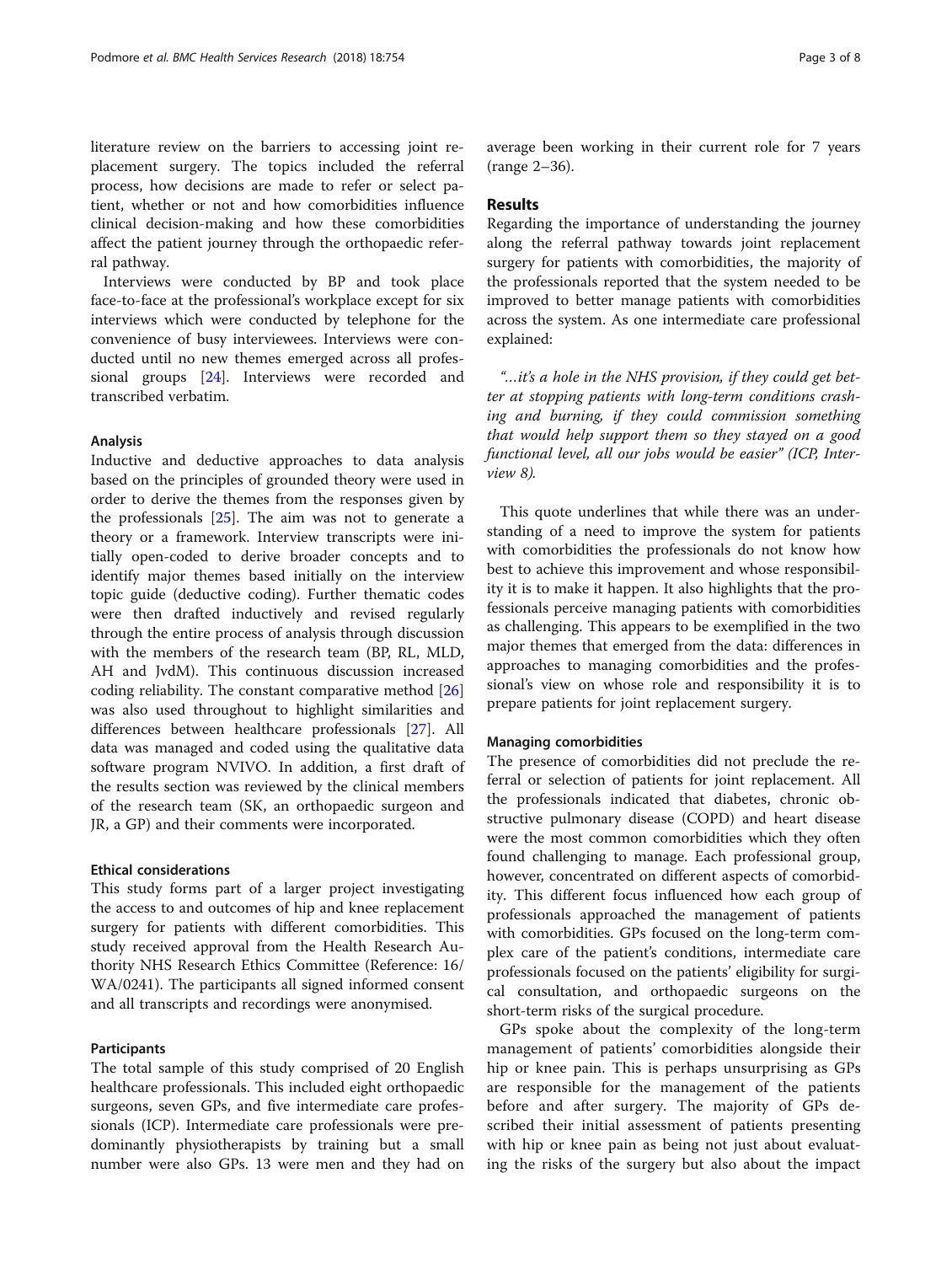of the comorbidities on the patient's daily life and the long-term benefits of the hip or knee replacement in terms of improvements in quality of life, pain and disability. One GP explained that he did not think in terms of specific comorbidity categories as one could assume that patients presenting with hip or knee pain were from an age group in which comorbidities were very common (GP, Interview 1). Similarly, several GPs reported general 'frailty' in elderly patients as a reason to be concerned about 'fitness for surgery' but these GPs seemed to be primarily concerned about the patients' ability to recover from such an invasive surgery (GP, Interview 3).

GPs reported also having to manage the complexity of 'multimorbidity', given the impact different comorbid conditions can have on each other. As one GP described it, core management of joint pain focuses on improving mobility and people with comorbidities struggle even more with mobility. Similarly, the joint pain makes it more difficult for patients to deal with their comorbidities. For some GPs, this complexity did have an impact on the care they believed they could provide in the lead up to joint replacement. For example, as one GP said:

"If someone's got severe COPD then offering them physiotherapy may not be an option, the exercise class may not be good enough so there will be comorbidity that will limit what you can and can't offer in all spectrums, so whether that is medication, exercises, even surgical fitness, you know, all of these come into mind and have to be detailed at the time of consultation." (GP, Interview 9).

In contrast, intermediate care professionals, reported focusing the impact that comorbidity has on the patients' suitability for surgical consultation and the likelihood of patients being selected by surgeons for surgery. Patients, if not sent directly by the GP for orthopaedic consultation, were referred to an intermediate service to be further assessed. The intermediate care professionals reported that, while the presence of comorbidities did not prevent the referral of patients for orthopaedic consultation, a key aspect of their management of patients was the decision about the likely impact that comorbidities have on the risks and benefits of the surgery. As one intermediate care professional explained:

"I had a patient who had osteoarthritis knee but they'd had a coronary artery bypass graft, they'd had a stroke, they had high blood pressure, they actually hadn't tried much physiotherapy so we went down the conservative route first, but looking at all of those things and their age, would a surgeon actually want to put them on the operating table for fear that with all of that they might

not wake up again. So that's sort of weighing up the pros and cons of 'are you going to benefit from this or is there no point in us actually doing the surgery'." (ICP, Interview 15).

All intermediate care professionals described risk in terms of the risks of the surgical intervention itself. This may partly reflect the fact that intermediate care professionals reported working more closely with surgeons.

Orthopaedic surgeons focused on the risk comorbidities posed to the surgical procedure itself and the immediate postoperative recovery. Despite this focus on the procedure and postoperative period, they indicated that the presence of comorbidity did not preclude the selection of patients with comorbidities for hip or knee replacement. Orthopaedic surgeons often talked about assessing risks as necessary to avoid the risk of 'death on the table' (Surgeon, Interview 6). This risk of death was primarily linked to the impact of comorbidities on anaesthetic risk.

Some surgeons also spoke about what they described as needing to assess the benefits, which they defined as the likelihood of a successful surgery without postoperative complications. Surgeons reported that the likelihood of complications such as cardiac complications was important to consider in the effective management of resources for patients with comorbidities. Patients with multiple comorbidities were labelled as 'complex patients' who therefore needed high-dependency beds in case of complications. One surgeon reported that getting a high-dependency bed was challenging. As a result, surgeons explained that in managing patients with comorbidities they had to think not only of the risks of the actual surgical procedure but also the immediate post-operative risks and the logistics of providing care for these 'complex 'patients. As one surgeon describes:

"Last week I did a patient and […] this patient had been put on a list over a year ago and we'd delayed her on three successive occasions, mainly because they needed high-dependency bed..." (Surgeon, Interview 5).

# Roles and responsibilities

Across the professionals, the theme of roles and responsibilities was central to the discussion about referring and selecting patients for replacement surgery. Differences between professionals groups emerged in how professionals perceived their roles and responsibilities in supporting patients in their preparation for surgery.

GPs indicated that it was not their responsibility to support patients in their preparation for joint replacement by addressing their comorbidities prior to surgery, as they were not clinical orthopaedic experts. They explained therefore that they could not make final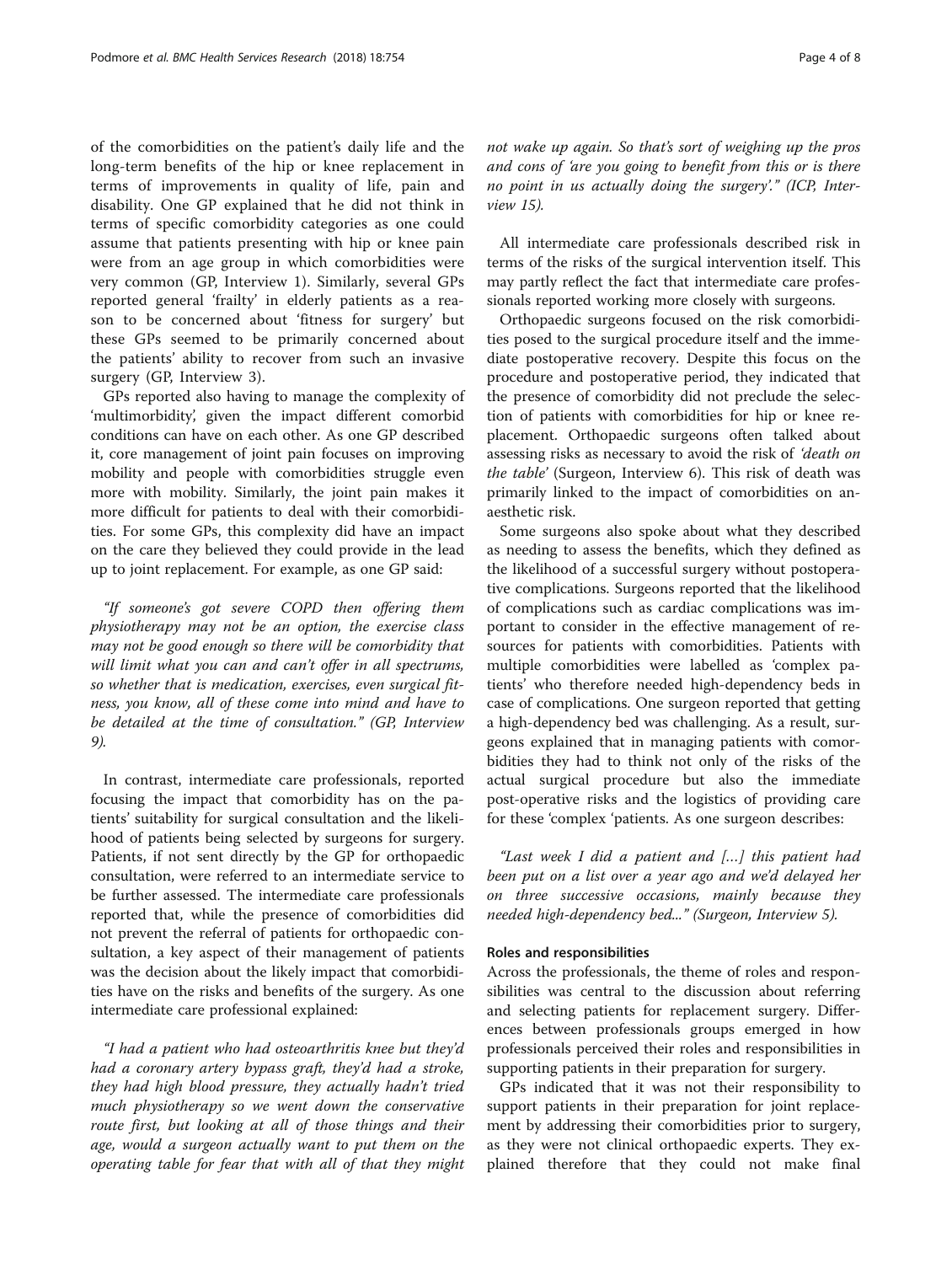decisions on appropriateness for surgery for patients with comorbidities. One GP described the role of GPs more succinctly indicating that it was about "intervening in modifiable long term risks" (GP, Interview 11) rather than the short-term risks related to surgery. Another GP reported:

"I don't really feel that I'm referring someone for surgery in that kind of way. I kind of more feel like I'm referring them to a specialist who can help them in a special way which might involve surgery. So I don't, I'm not really in that kind of mindset of this person is going for surgery and I need to be for sure that they're ready for it" (GP, Interview 3).

Some GPs mentioned that it was not their role to make a decision about appropriateness for surgery. Others admitted they were not sufficiently informed about what constitutes appropriateness for surgery and therefore let the surgeons make this decision. In addition, some GPs explained that the complexity of the referral system was a barrier to being confidently able to refer and manage patients with comorbidities in preparation for joint replacement surgery.

Intermediate care professionals did not consider it their responsibility to support patients with comorbidities in their preparation for joint replacement surgery. In general, these professionals all suggested that their role was to triage patients referred to them from GPs and not to give an accurate diagnosis or consider fitness for surgery. Again, like GPs, they assigned the role of 'expert' to the orthopaedic surgeons. One interviewee explained: "I'm not a surgeon, I'm not the expert" (ICP, Interview 15). There was an agreement amongst all intermediate care professionals that their role was very technical and was to ensure that surgeons were sent only those patients who were 'appropriate'. An appropriate referral was defined as a patient who had tried all non-surgical treatment options and had undergone all investigative tests. All intermediate care professionals suggested that it was important to achieve high 'conversion rates', that is, the rate of consultations with the surgeon resulting in a surgical intervention, so that they did not waste a surgeon's time. Several intermediate care professionals reported that they worked alongside surgeons to improve this conversion rate with the aim of reducing waiting times. They also believed that their role, and the reason intermediate services were introduced, was to relieve the pressure on GPs who were not 'experts' either. One intermediate care professional stated:

"GPs are fantastic, the 13% of their case load is musculoskeletal (MSK) dysfunction and they're not specialists

in MSK, so a lot of the time these patients would be more appropriate to come to us in that we are a cheaper service and our tariff is less but we can give just as good care, but we don't do the surgery." (ICP, Interview 16).

Orthopaedic surgeons defined their role as the 'expert' who made the decision about the most appropriate surgical option but were not responsible for supporting patients in their preparation for surgery. One surgeon explained that ideally surgeons would receive only appropriate referrals of patients who needed surgery and were prepared for surgery. At the pre-assessment clinic, surgeons reported that further investigative tests could be ordered if necessary. The majority of surgeons, however, agreed that it was the GP's main role and responsibility to support patients with comorbidities in their preparation for joint replacement by addressing their comorbidities prior to referral. In order for patients with comorbidities to be prepared for surgery, surgeons explained they needed to be 'optimised' – their comorbidities had to be under control. One surgeon reported it was about "managing those long-term conditions so they don't delay surgery" (Surgeon, Interview 5). As he explained, operations were often cancelled due to patients not being 'optimised':

"This week we cancelled a patient on a day surgery, in fact we'd seen her two weeks ago, she had high blood pressure, cancelled her on day surgery, she… hadn't started on blood pressure medication, sent her back to her GP, "Can you start on medication,"…, a month later she comes back her blood pressure's even higher than it was the first time around" (Surgeon, Interview 5).

When patients with comorbidities are assessed by a surgeon and deemed unprepared for surgery the majority of surgeons explained that in most cases they refer patients back to GPs. One surgeon explained there was an incentive to discharge patients as hospitals were penalised if they did not meet the 18-week target from referral to surgery. More than half of the surgeons suggested, however, that GPs may not make re-referrals and patients therefore may be 'lost to the system'. As a result, these surgeons took it upon themselves to refer patients for further investigations or to other secondary care specialists. They described this as a measure to reduce the waiting time for patients. One surgeon said:

"I'll keep them under my review, I won't discharge them, I'll bring them back after a few months because I don't want them getting lost, forgotten about. If I'm not sure, it's borderline then I might refer to my anaesthetist and ask them their opinion and then they can decide,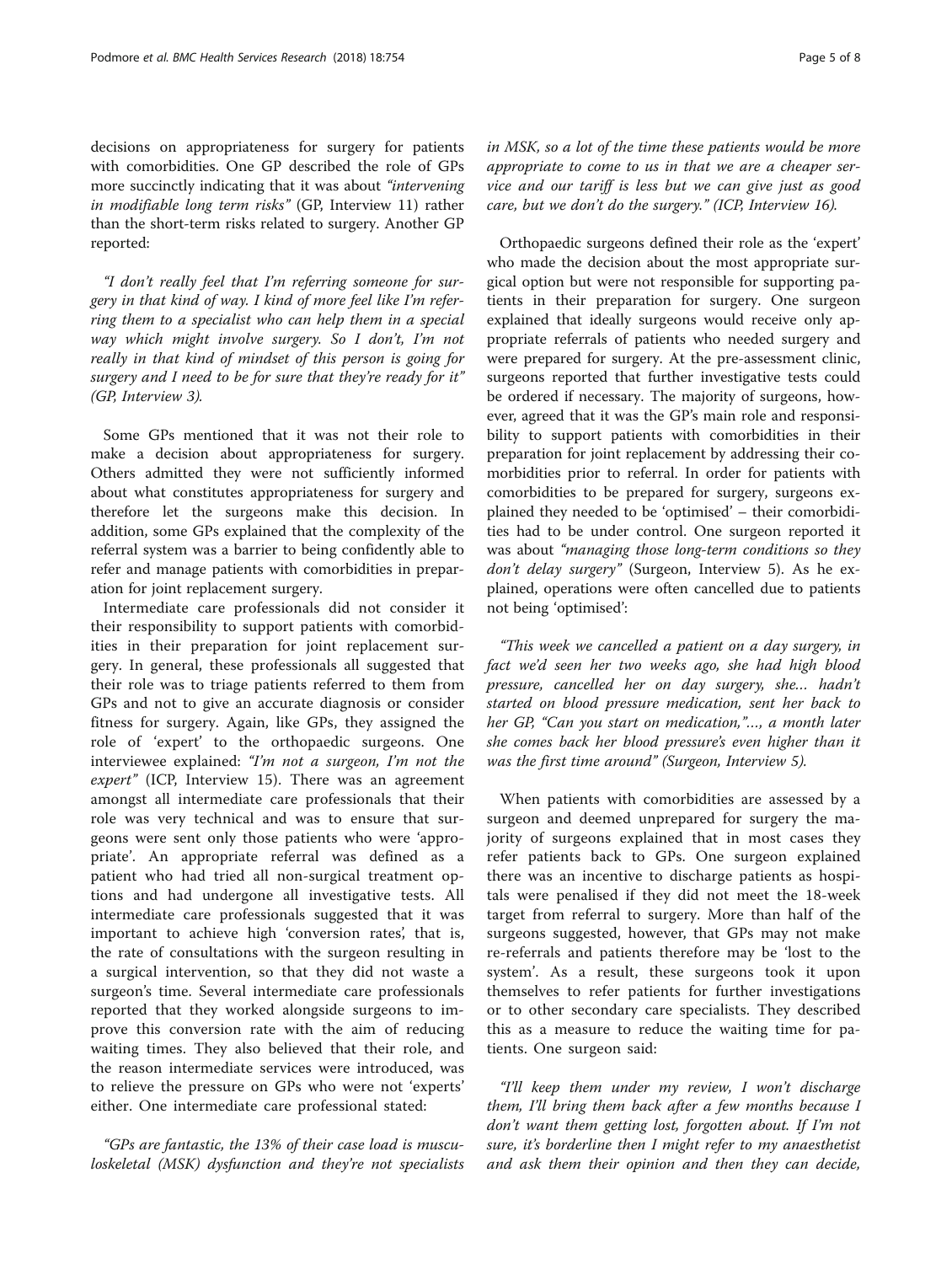they may just say yes, that's fine, just order a few more tests or they may say, yes, I think they need to see a cardiologist for example." (Surgeon, Interview 20).

Some GPs and intermediate care professionals reported that patients also had a role in preparing themselves for surgery and this explained why some patients referred back to GPs were not re-referred. They reported that patients were not able to change their lifestyle, to improve their ability to manage their comorbidities, to be prepared for surgery and as a result were never re-referred and never receive the hip or knee replacement. According to one GP:

"I regard that as basically saying you can't have the operation because people like her have got to their weight over the course of their life, … most people have very high BMIs so you're talking about them having to lose some life-changing amount of weight and they don't do it, so I regard that as just saying no, I'm not going to do your surgery...." (GP, Interview 11).

# **Discussion**

The referral pathway towards joint replacement surgery in England generally involves three professional groups: GPs, intermediate care professionals and orthopaedic surgeons. While all professionals reported managing patients with comorbidities across the system as challenging, each group of professionals viewed comorbidities differently and had different opinions about how patients with comorbidities should be managed. This misalignment had an impact on the perceived role and responsibilities of each professional group and how they relate to each other in managing patients who are candidates for joint replacement surgery along the orthopaedic referral pathway. At the individual clinician-level, comorbidities were not perceived as a barrier to surgery but they had an impact on how patients were managed. At the level of the whole referral pathway, comorbidities may create subtle barriers, for example when patients are referred back to GPs and operations may be delayed or never happen.

Each professional group focused on different aspects of comorbidities, and therefore managed patients with comorbidities differently. GPs focused on the long-term impact of comorbidities on the patient's everyday life and the complexity of multi-morbidity. Intermediate care professionals focused on managing patients with comorbidities through the system and therefore focused on the likelihood of patients being selected by surgeons for surgery. The surgeons focused on the procedure itself and therefore only managed the patients with comorbidity through the surgical intervention but not beyond. Intermediate care professionals and surgeons

used similar language when considering comorbidities and describing the management of patients with comorbidities which reflects the close working relationship between the two groups.

Interestingly, while there are differences in focus across all three groups, there is little discussion about comorbidities changing over time [[28](#page-7-0)]. A general assumption appears to be that, once dealt with, the comorbidities will remain constant. This poses a problem in the current system where waiting times for elective joint replacement are long and increasing.

These differences in the way that comorbidities were viewed may point to wider differences between professional groups and how they relate to each other. In addition the different perspectives may lead to fragmented management of patients across the referral pathway to joint replacement surgery indicating the current pathway may be less suitable for patients with comorbidities. This reporting of challenges in coordinating care for patients with comorbidities between primary and secondary care professionals has also been reported in a previous study [[29](#page-7-0)]. Healthcare professionals need to be aware of this potential system failure and more broadly need to consider the impact this has for clinical practice and the care of patients with comorbidities.

GPs and intermediate care professionals did not consider themselves 'experts' and therefore did not see it as their responsibility to support patients with comorbidities in their preparation for surgery. Some GPs mentioned this was due to a lack of knowledge which is in accordance with the findings of a survey of GPs about how they make decision about whether or not they should refer a patient for joint replacement surgery. The results of that survey suggest that, on average, they felt only moderately confident about their decisions about who to refer for joint replacement surgery, which was related to their uncertainty about the risks of the surgery [[30\]](#page-7-0). A previous study has found that GPs felt the need for collaboration with 'specialists' was even more important for patients with chronic illnesses [[31](#page-7-0)]. This highlights the potential benefits of further guidance on referrals for joint replacement surgery for patients with comorbidities in primary care.

In contrast, surgeons believed that it is the role of GPs to support patients in their preparation for surgery. This tension between GPs and 'specialists' in secondary care about their perceived roles and responsibilities has been reported in previous studies [[32,](#page-7-0) [33](#page-7-0)]. This tension has been reported to be a barrier to delivering coordinated care [[29\]](#page-7-0). Nevertheless, some surgeons, who observed that care was not being provided for patients who were unprepared for surgery, stepped outside the usual clinical pathway and provided the care themselves. These surgeons indicated that they aim to fill a gap in the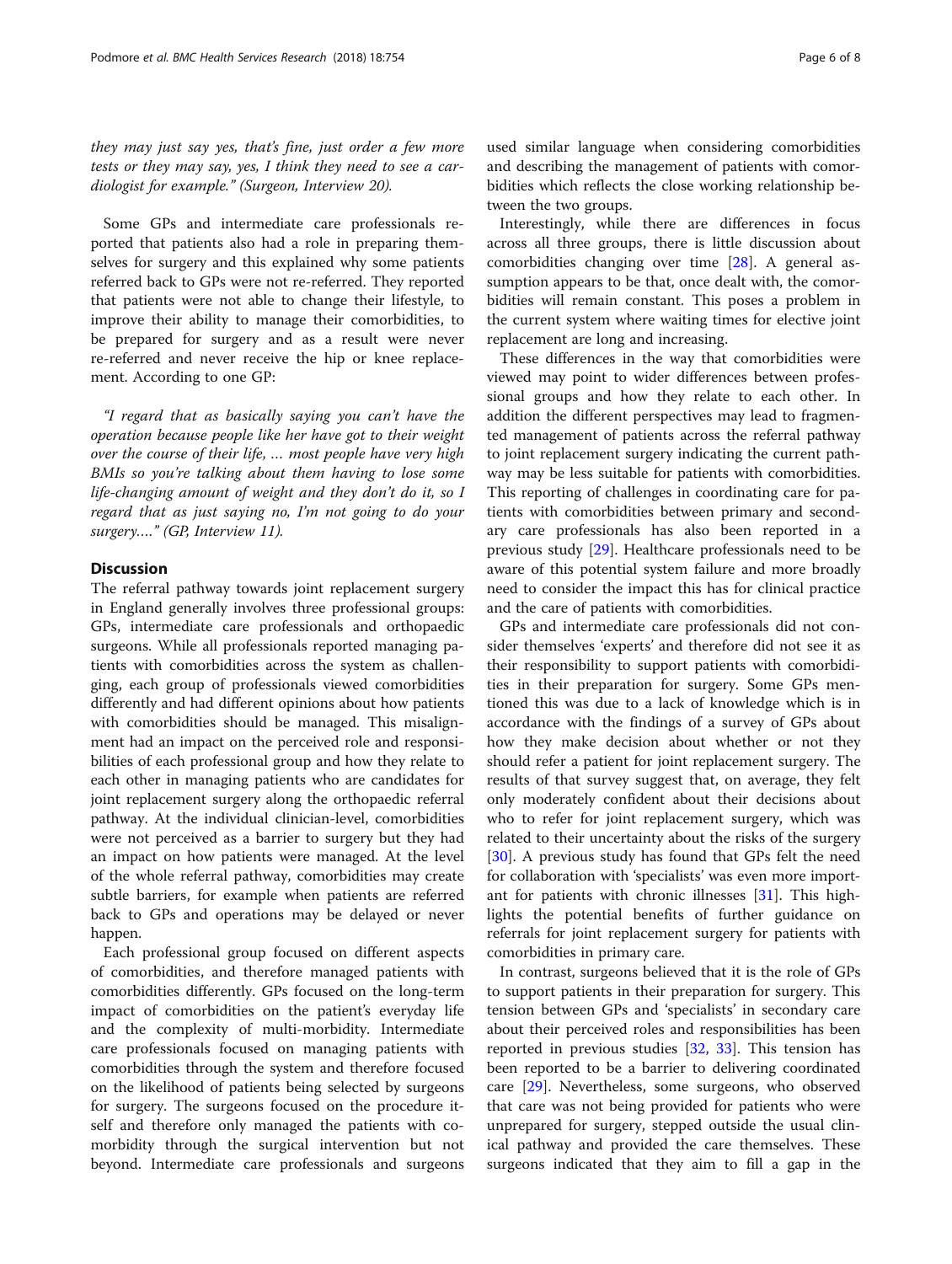<span id="page-6-0"></span>continuity of care for the patient. In a study investigating the relationship between GPs and hospital consultants across all specialities, hospital consultants were also reported to be filling the gap in continuity of care [[34](#page-7-0)].

Interspersed through the interviews is the observation that patients with comorbidities were getting 'lost' as a results of the fragmented management of patients across the referral pathway. Patients with comorbidities who were considered unprepared for surgery by intermediate care professionals or surgeons were reported to be referred back to their GP where often the patients themselves were given responsibility to manage their comorbidities. Many patients however, may not be able to improve the management of their comorbidities [[35](#page-7-0)] and therefore may never receive a joint replacement. It has also been reported in the cancer patient journey that patients are being sent back to their GPs who are not given the information to enable them to provide the continuity of care [\[36\]](#page-7-0).

A study that carried out a qualitative thematic review exploring the perspectives of patients who were advised to manage their multiple chronic conditions themselves highlighted that access to care when needed is a major challenge [\[35](#page-7-0)]. Better support and access to care for patients with comorbidities may therefore play an important role in helping patients to be better prepared for joint replacement surgery.

# Strengths and limitations

The sampling strategy employed for this study allowed us to explore the views of a range of health care professionals across the referral pathway to joint replacement surgery. The aim of this study was not to be representative but to collect extensive varied information in order to obtain an information-rich sample [\[27\]](#page-7-0). The study's limitations in addition to the relative small sample of professionals in each group was its focus on only one region of England which may limit its generalisability to other health systems in other countries. In particular, it is important to note that not every area in England has an intermediate musculoskeletal service within the NHS and therefore the views on the pathway to joint replacement of professionals working in other geographical regions may be different. However, one GP and two surgeons were also recruited from areas where no intermediate musculoskeletal services are operating and their responses to the questions and their understanding of managing comorbidities varied little. We tried to achieve a gender balance but this was not possible as almost all surgeons in our research area were male and almost all intermediate care professionals were female. This might have an impact on the way the participants framed their role. While this study is small in scale, it is unlikely that any of these limitations have affected the results as a

diverse set of views were obtained. A larger scale qualitative study, with both patients and healthcare professionals, would be useful however, to further explore the journey along the referral pathway for patients with comorbidities and multimorbidity. Multimorbidity is an area that is underexplored but is an increasing problem for healthcare professionals to manage across the healthcare system [\[37](#page-7-0)].

# Conclusions

Research on access to joint replacement surgery has predominantly used quantitative methods to compare characteristics of patients who needed a hip replacement with those who received it  $[38]$  $[38]$ . Our qualitative study looked directly at the referral pathway. Patients with comorbidities may access specialist care in terms of surgical consultation but then may not receive a hip or knee replacement. Access to joint replacement surgery seems to be complicated by a fragmented management of patients with comorbidities across the system. This may create an implicit barrier and make the current pathway less suitable for patients with comorbidities.

# Additional file

[Additional file 1:](https://doi.org/10.1186/s12913-018-3565-0) Topic quides. The topic quides for the semi-structured interviews with each group of healthcare professionals: Orthopaedic Surgeons, GPs and Intermediate care professionals. (DOCX 23 kb)

#### Abbreviations

COPD: Chronic Obstructive Pulmonary Disease; GP: General Practitioner; ICP: Intermediate care professional; MSK: Musculoskeletal

#### Acknowledgements

The authors are grateful to the health care professionals for donating their time and sharing their experiences of managing patients with comorbidities.

#### Funding

The research was funded by the National Institute for Health Research (NIHR) Collaboration for Leadership in Applied Health Research and Care North Thames (CLAHRC) at Barts Health NHS Trust. The views expressed are those of the authors and not necessarily those of the NHS, the NIHR or the Department of Health and Social Care. NIHR CLAHRC North Thames did not have any role in the design of the study, collection, analysis and interpretation of the data and in writing the manuscript.

#### Authors' contributions

BP designed the study, conducted the main study, analysis and wrote the manuscript. RL helped design the study design, conduct the analysis and with the drafting of the manuscript. JvM helped design the study design, with the analysis and the drafting of the manuscript. AH helped design the study design, analysis and with the drafting of the manuscript. MA helped design the study design, with the analysis and the drafting of the manuscript. SK helped with recruitment of surgeons and revised the manuscript. JR helped with recruitment of GPs and revised the manuscript. All authors have read and approved the manuscript.

#### Ethics approval and consent to participate

The participants gave written consent based on written and oral information. The study was approved by the Health Research Authority NHS Research Ethics Committee (Reference: 16/WA/0241) as well as the London School of Hygiene & Tropical Medicine ethics committee (Reference: 11628).